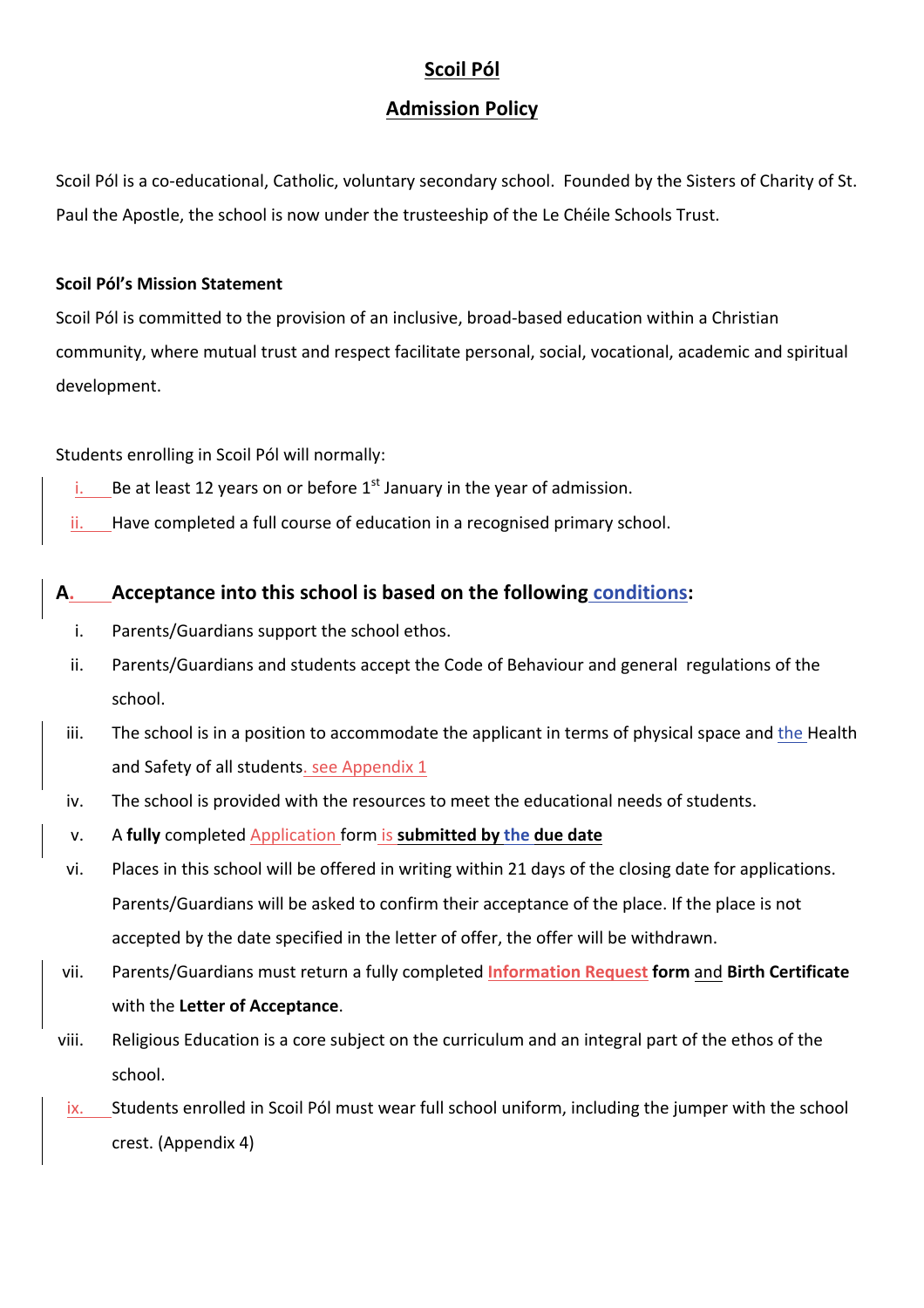- ix-x. Admission is subject to approval by the Board of Management and the Board reserves the right to refuse admission to any student in exceptional cases. Such an exceptional case could include the following:
	- a. The student has special needs such that, even with additional resources available from the Department of Education & Skills, the school cannot meet such needs and/or provide the student with an appropriate education.
	- b. In the opinion of the Board of Management, the student poses an unacceptable risk to other students, to school staff, or to school property.

# **B.** Students transferring from other schools (Please see Appendix 2 for relevant

## procedures)

Students transferring from other schools to Scoil Pól must meet the following criteria:

- i. Parents/guardians and students must accept the conditions for general acceptance into the schools as outlined in **A** above.
- ii. The school must be in a position to accommodate the student.
- iii. Students must present attendance and behaviour records, professional reports where applicable, references from the Principal(s) of their former school(s) and results of public examinations if relevant.

# **C. Admission to Post Junior Certificate Programmes**

- i. The school must be in a position to accommodate the student.
- ii. Prior to the completion of the Junior Certificate Programme, students, in consultation with their parents, are invited to state their preferred options for post Junior Certificate cycle.
	- On the basis of these preferences, and subject to staff allocation and timetabling
	- considerations, some or all of the following options, will be offered:
		- 1. Transition Year
		- 2. Leaving Certificate Applied L.C.A.
		- 3. Leaving Certificate Vocational Programme L.C.V.P.
		- 4. Leaving Certificate
- iii. Students will be interviewed as to their suitability for Transition Year and Leaving Certificate Applied

Students may be interviewed as to their suitability for Leaving Certificate established and Leaving Certificate Vocational Programme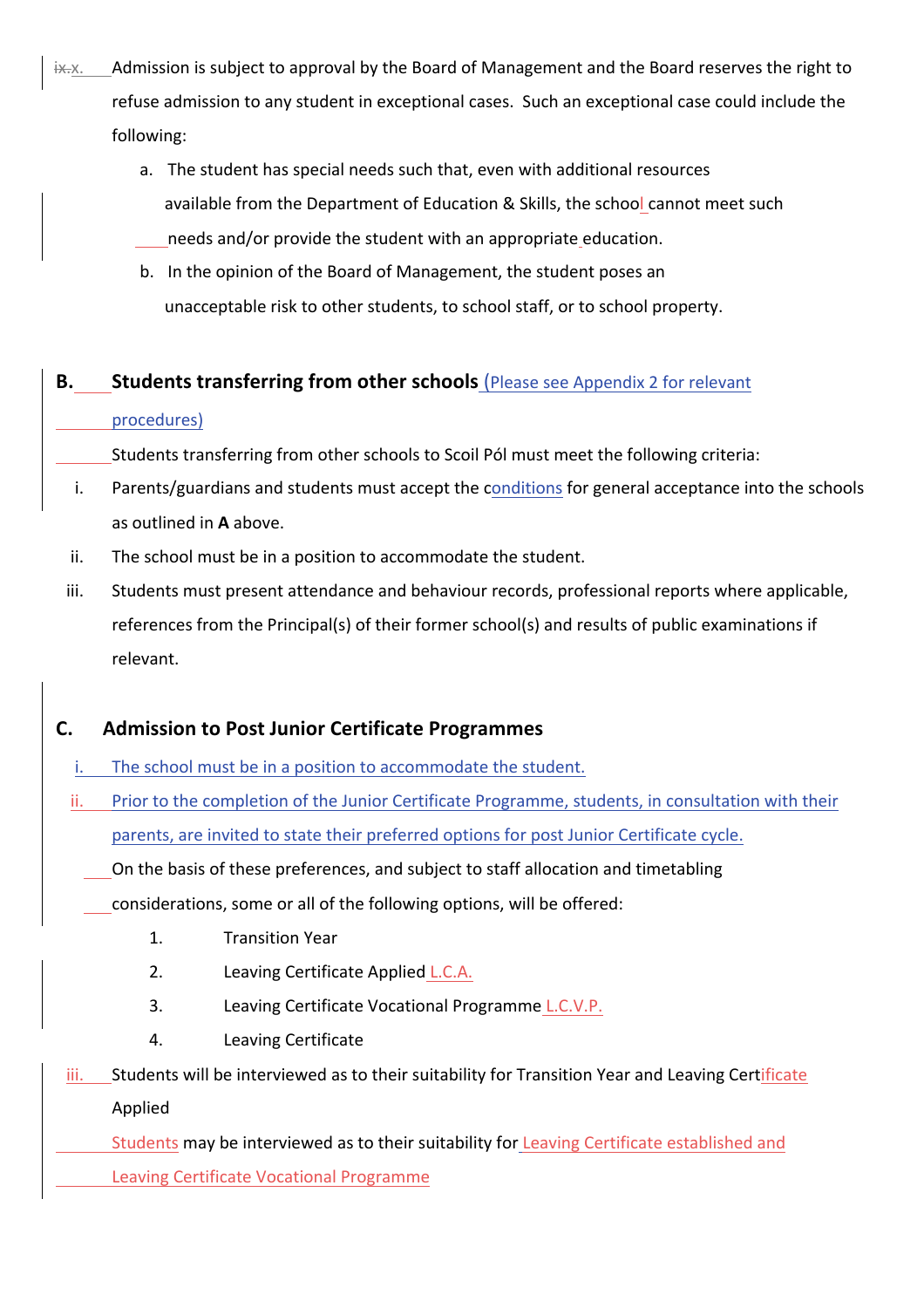# **D.** Admission to Repeat Leaving Certificate

Students who wish to re-sit the Leaving Certificate must apply in writing to the principal. Along with their application, students from another school must present the results of their Leaving Certificate and their attendance records and references from the Principal of their last school, for evaluation 

The following criteria must be met:

- i. The school must be in a position to accommodate the student.
- ii. Consideration will be given to the student's past disciplinary record.
- iii. Parents/Guardians and students will be interviewed prior to a place being offered to determine students' suitability and commitment to repeating the year
- iv. Parents/Guardians and students must accept the criteria for general acceptance into the school as outlined in A above.
- v. Staff members may be consulted about repeat Leaving Certificate applicants. Their opinion will be taken into account in the final decision
- vi. Academic tracking will be applied to each individual on a monthly basis to ensure that the student is committed to their contract

# **E:** Procedures for students wishing to repeat a school year in Scoil Pól:

i. The school must be in a position to accommodate the student.

- i.ii. Parent/Guardian must make appointment with the Principal to request permission for a student to repeat
- i.iii. A written application from the student (signed by both student and parent/guardian) outlining the reasons for request to repeat must be submitted
- iii.iv. A meeting will be arranged between Parent/Guardian, student and Principal/Deputy Principal to discuss the application.
	- v. A contract must be signed by Parent/Guardian/Student/Principal prior to admission of the repeat student

# **F. Admission to Autistic Spectrum Disorder (ASD) Unit**

Parents/guardians must:

- make a written application seeking a place in the Unit for their child. For new students to the school – the written application must be submitted with the standard Enrolment Form meeting all associated

criteria. See Appendix 3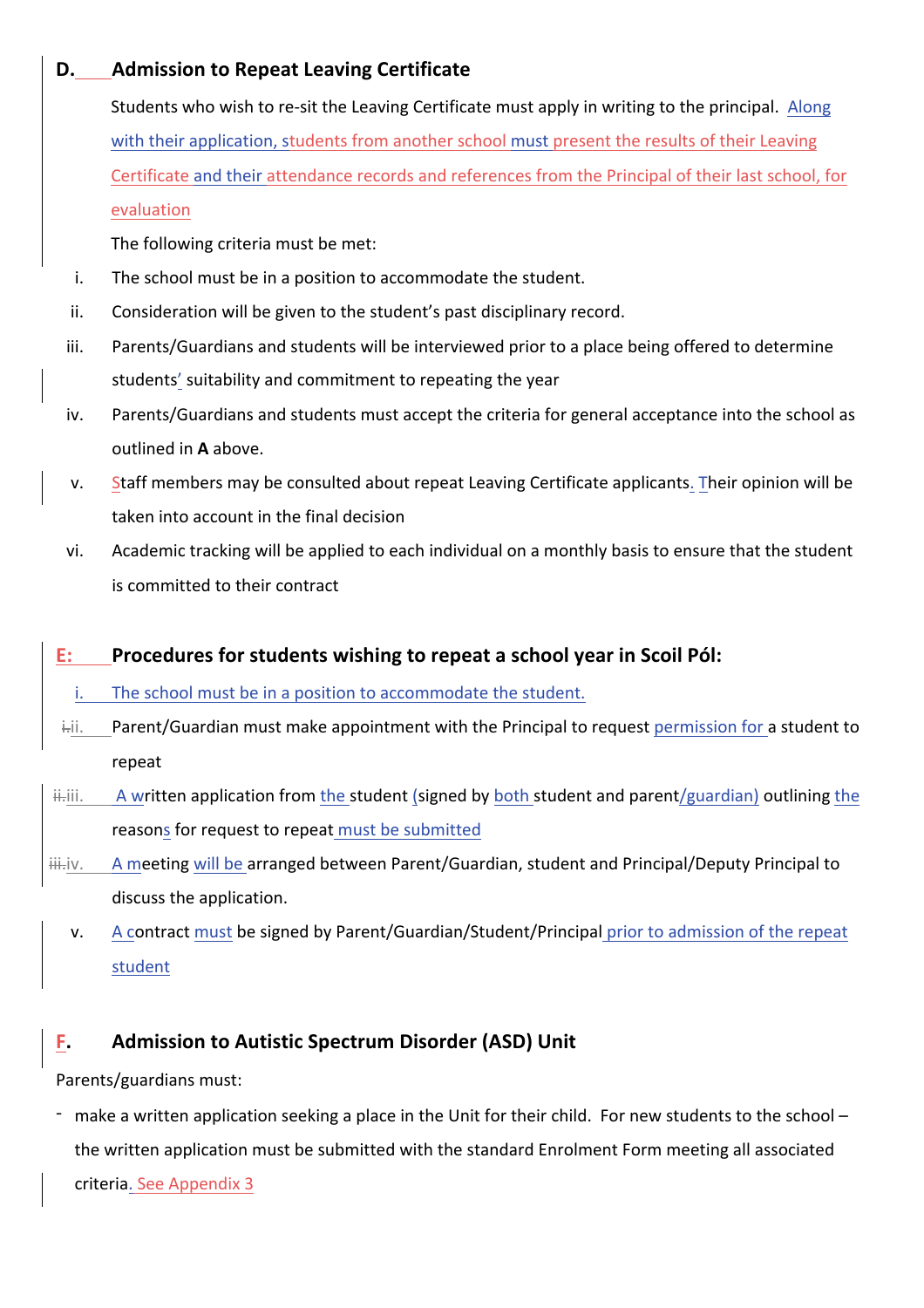- provide the reports/assessments/documentation necessary (see below) to the school to allow an informed decision to be made on the application

### **Criteria for Admission to the Unit**

- Existence of vacancy in unit
- Evidence must be provided that the student has
	- o a diagnosis of Autism as classified by any of DSM-IV, DSM-IV-TR, DSM-V or ICD-10 systems
	- $\circ$  a recommendation in a relevant report for placement in a Special Class or Unit attached to a Post-primary school
	- $\circ$  a psychological report noting that the student is assessed to be within the mild, general, above average range of intellectual ability.

The ASD Unit is unable to and will not cater for students with severe or profound learning difficulties. Parents/Guardians are reminded that the needs of a student with moderate intellectual ability who is not capable of any significant level of integration are best met in a Special School placement. Evidence must be provided which indicates that the student has the adaptive skills and cognitive functioning that would enable him/her to learn consistently in a mainstream environment.

As places in the Unit are limited in accordance with DES regulations (a maximum of six students per ASD class), applications can only be considered when places are available. Where the number of applications exceeds the number of available places then places will be granted to the applicant(s) meeting the criteria for admission who can best be catered for in the Unit.

## **Reports to accompany application**

- Report indicating ASD diagnosis as classified by any of DSM-IV, DSM-IV-TR, DSM-V or ICD-10 systems
- Psychological report (must be current i.e. within 12 months of date of applying)
- Other relevant professional reports (e.g., Speech and Language, OT, medical, etc.)
- Reports from any other agency/body which may impact on the educational planning of the student
- Reports from current and previous school(s)

## **Admissions Advisory Panel**

All applications for admission to the Unit will be reviewed by an Admissions Advisory Panel which will consist of:

- the School Principal and/or the Deputy Principal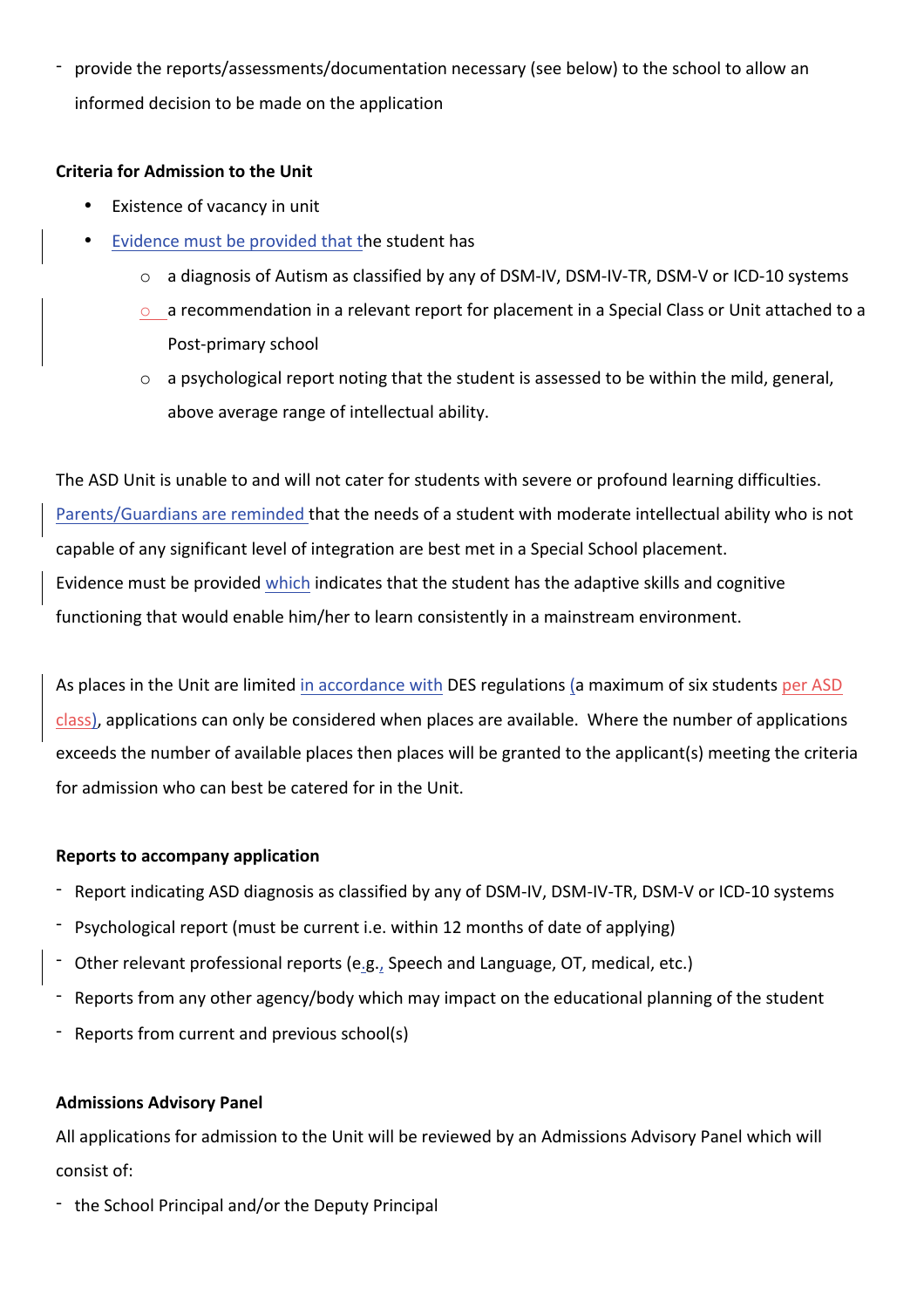- the Special Needs coordinator
- Resource teacher(s) and/or Guidance Counsellor
- a Special Education teacher (SET) in the Unit

The function of the Admissions Advisory Panel will be to:

- review all information and documentation relevant to an applicant for a place in the Unit
- verify the facility's suitability to meet the needs of the applicant
- make recommendations based on these findings to the Board of Management

All potential applicants may be visited in their current placement by a member of the Admissions Advisory Panel to observe the student in their existing placement and to provide feedback to the panel.

#### **Role of the Board of Management**

The Board of Management, as is the case with all admissions to the school, makes the final decision on applications for admission to the Unit. In making a decision, the Board of Management will have regard to the recommendations of the Admissions Advisory Panel.

The Board of Management reserves the right to appoint other or substitute members to the Admissions Advisory Panel as deemed necessary and to seek external expert advice if required.

#### **Review Process**

All placements in the Unit are subject to review at the request of the parent or the school. Such a review will be carried out by school staff with parental and student involvement as appropriate.

The outcome of any review will be considered by the Admissions Advisory Panel and by the Board of Management.

In the event that a placement is deemed unsuitable, the school will liaise with the appropriate agencies to assist the student in obtaining a placement more suitable to his/her needs.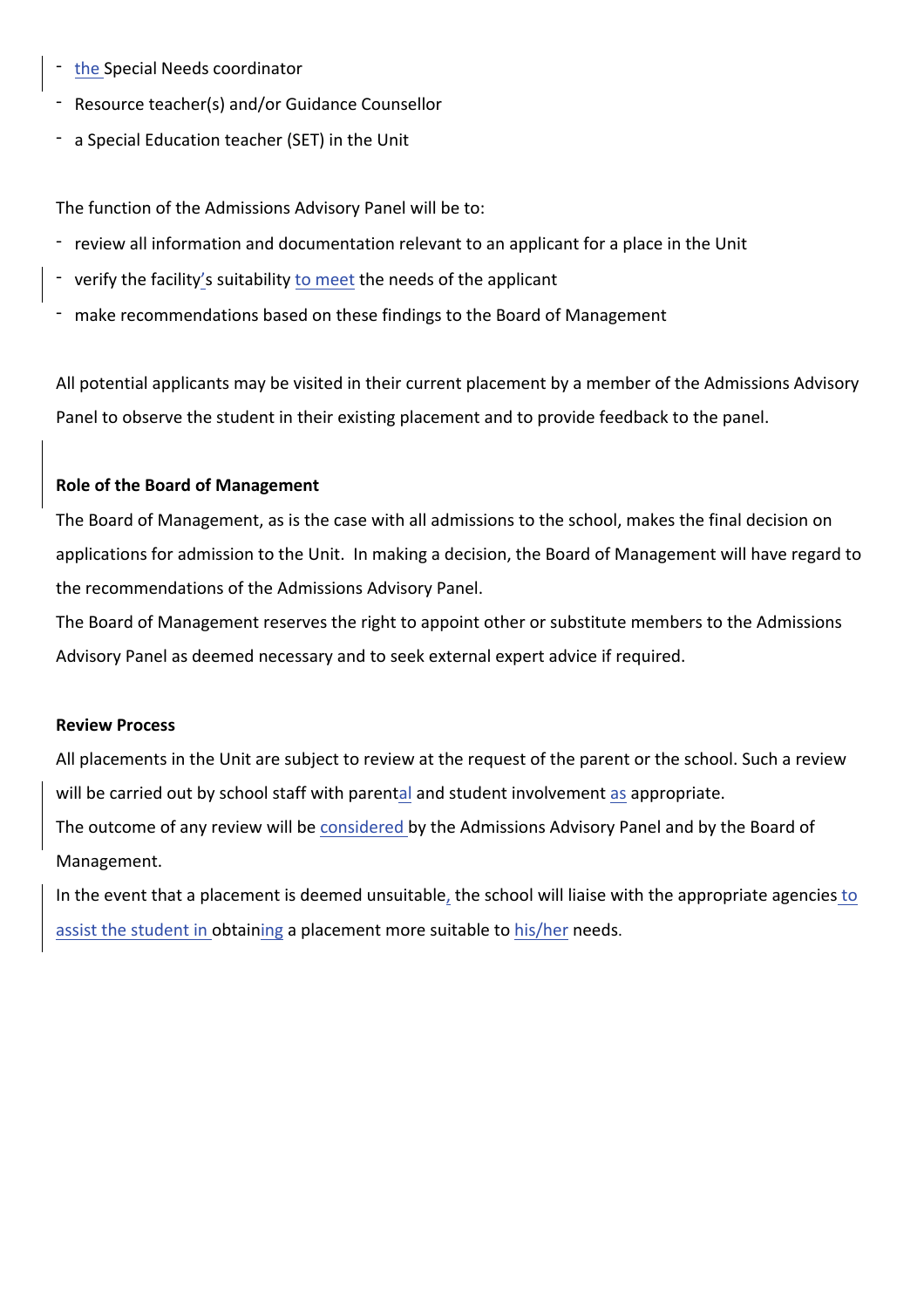# **Review of Policy**

This policy will be reviewed annually.

This policy was ratified by the Board of Management (BOM) on \_\_\_\_\_\_\_\_\_\_\_\_\_\_\_\_\_\_\_

Chairperson of BOM **Principal** Principal

Signed: Signed: Signed: Signed: Signed: Signed: Signed: Signed: Signed: Signed: Signed: Signed: Signed: Signed: Signed: Signed: Signed: Signed: Signed: Signed: Signed: Signed: Signed: Signed: Signed: Signed: Signed: Signed

Date: Date: 

# **Appeal Procedure**

Students who are not granted a place in the school have a right to appeal to The Secretary, Board of Management under Section 29 of the Education Act, 1998.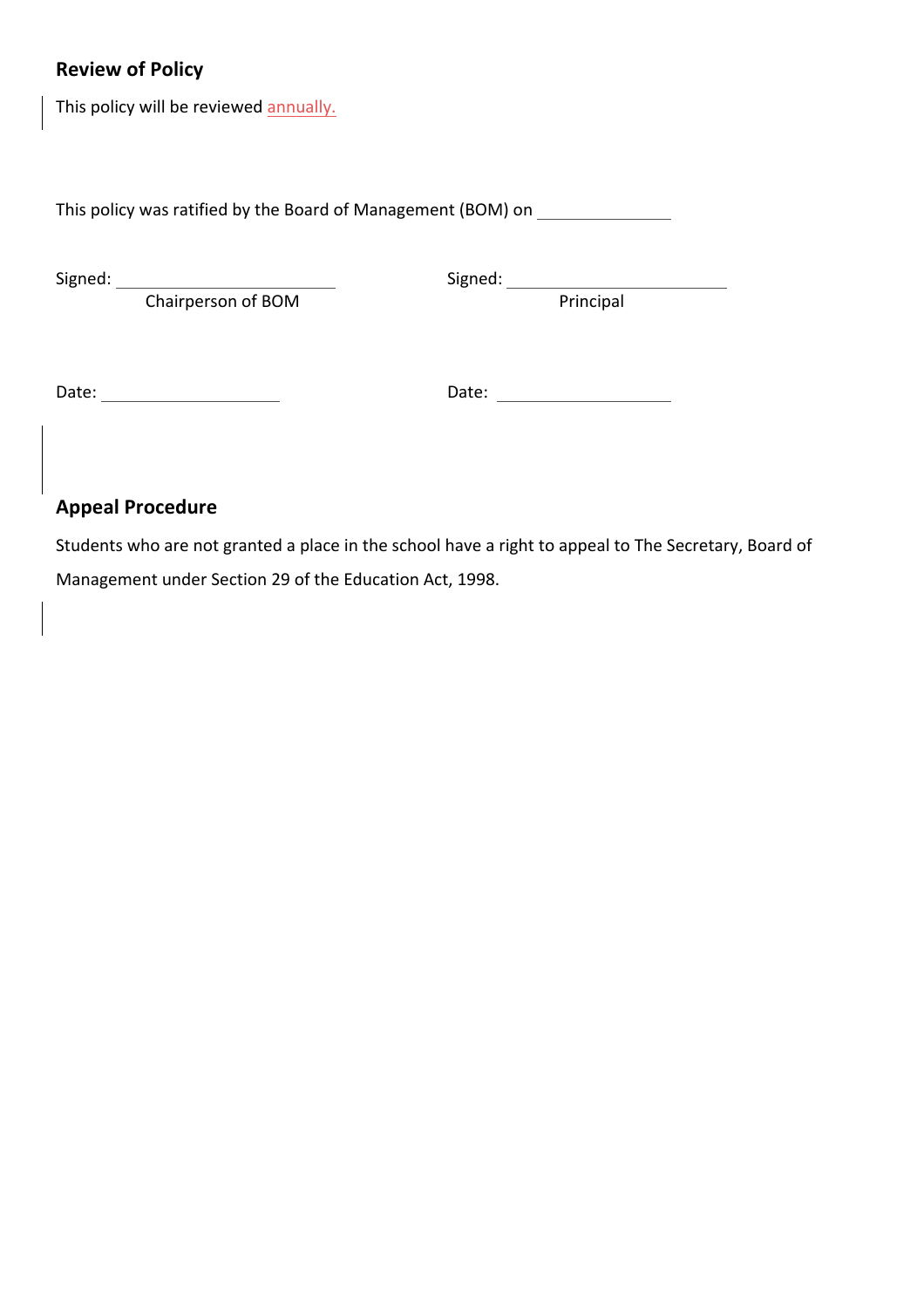**Appendix 1** 

## **Accommodation of applicants**

The BOM has agree that admission figures will be reviewed annually in terms of physical space and the **Health and Safety of all students and staff** 

The BOM has agreed on the following admission figures for the academic year 2020-2021

## **2020 -2021**

First years: A maximum of five class groups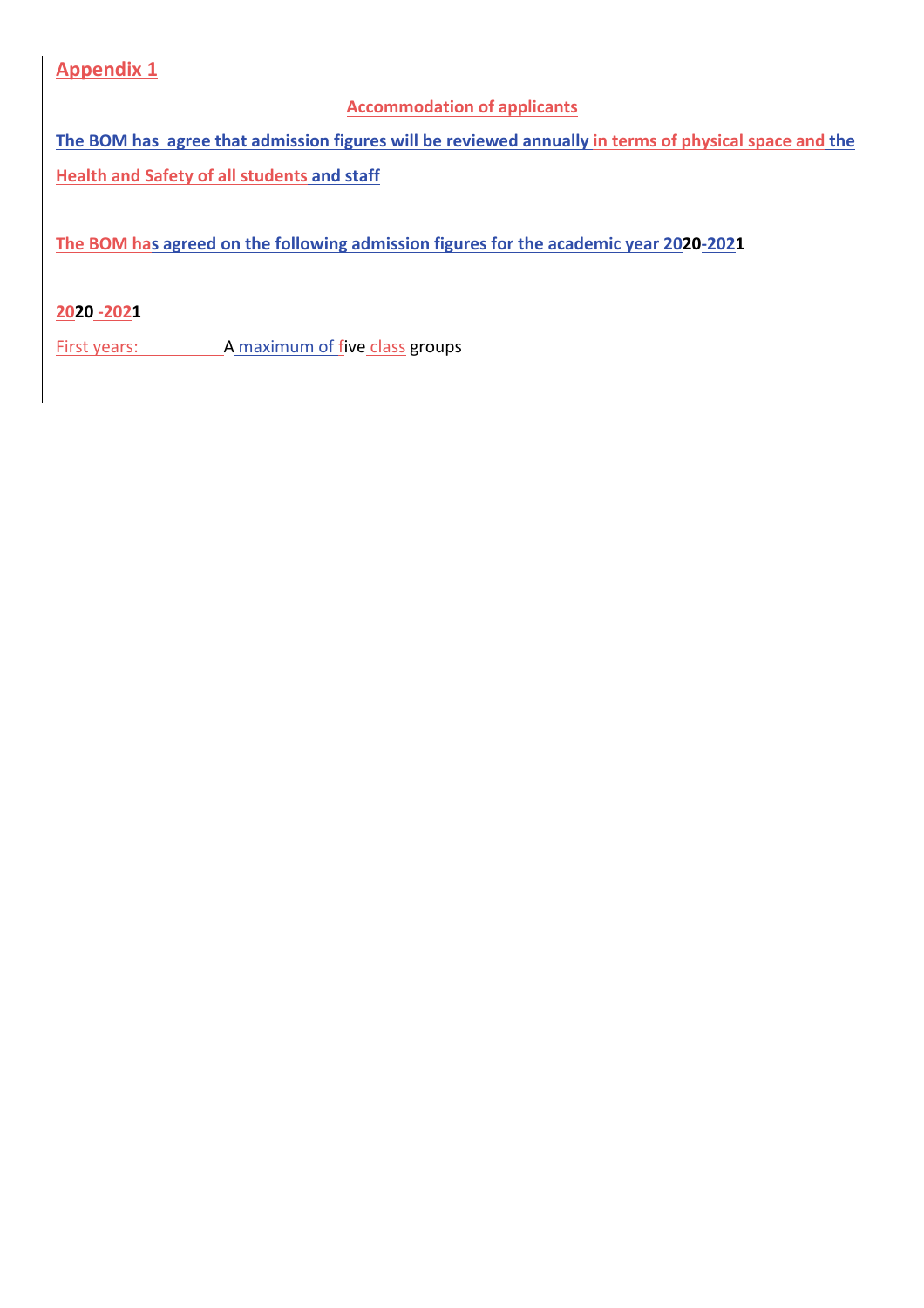## **Appendix 2:**

## **Procedures for students wishing to Transfer to Scoil Pól:**

- 1. Parent(s)/Guardian(s) must make appointment with the Principal to request a transfer
- 2. A written application, signed by student and parent(s)/guardians outlining reason for transfer to Scoil Pól must be provided
- 3. A meeting will be arranged between Parent/Guardian, student and Principal/Deputy Principal to discuss the application
- 4. Regular assessment will be carried out during the school year leading to dialogue re progress, study, targets, adjustments, wellbeing etc.
- 5. Contract to be signed by Parent/Guardian/Student/Principal prior to transfer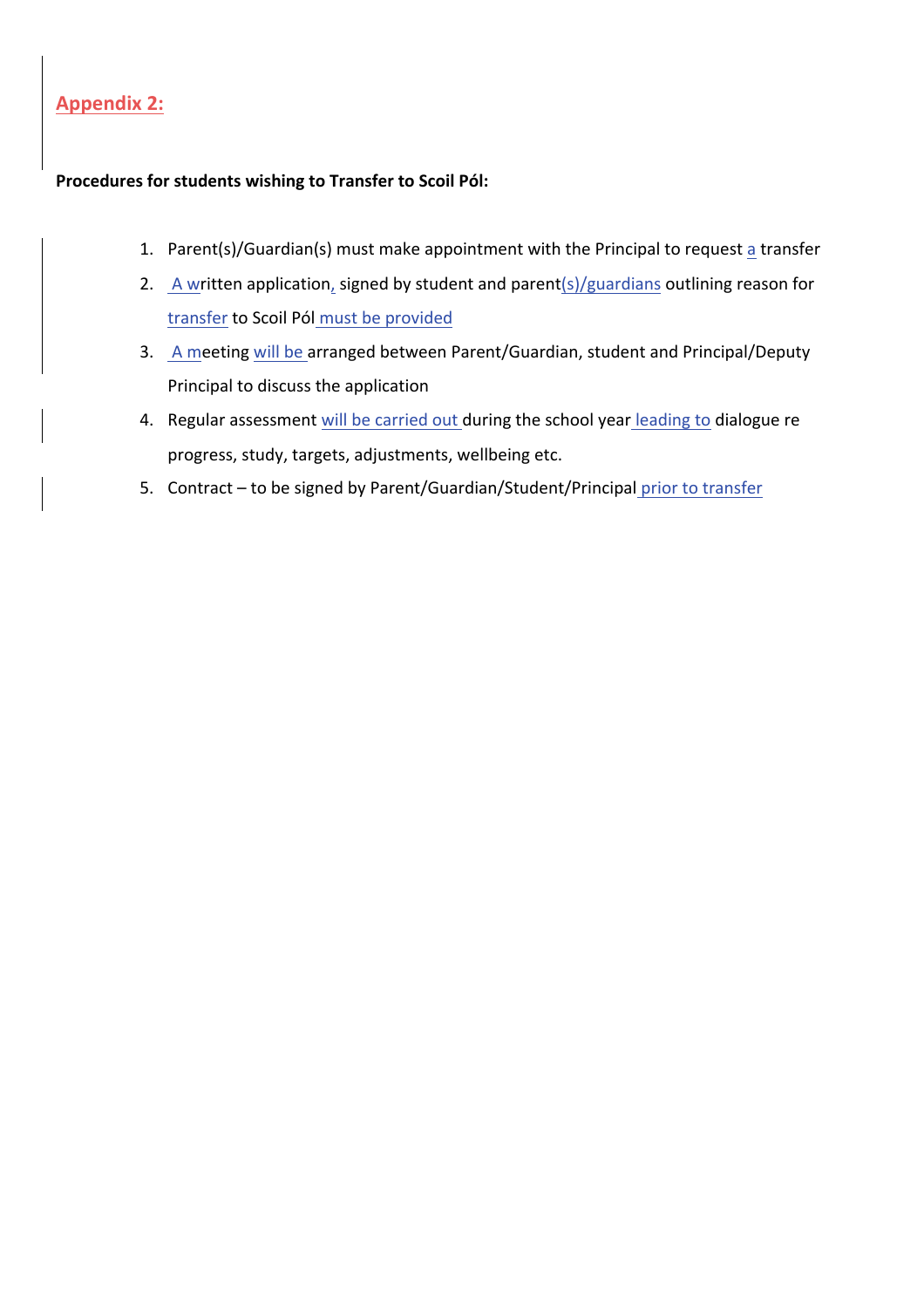## **Letter of Application to ASD Unit**

Dear Principal,

 $+$  Should a vacancy currently exist, I wish to apply for a place in Scoil Pol's ASD unit should a vacancy currently exist for

(name of applicant).

My child has

- a diagnosis of Autism as classified by any of DSM-IV, DSM-IV-TR, DSM-V or ICD-10 systems
- a recommendation in a relevant report for placement in a Special Class or Unit attached to a Postprimary school
- a psychological report noting that the student and the student and the manner of applicant) is assessed to be within the mild, general, above average range of intellectual ability.

I give permission for member(s) of the admissions advisory panel to be furnbished with relevant documentation/reports from present placement and for the applicant to be observed in present placement.

All relevant reports are attached to this letter and a completed Enrolment Application form is included

Yours sincerely,

Parent/Guardian